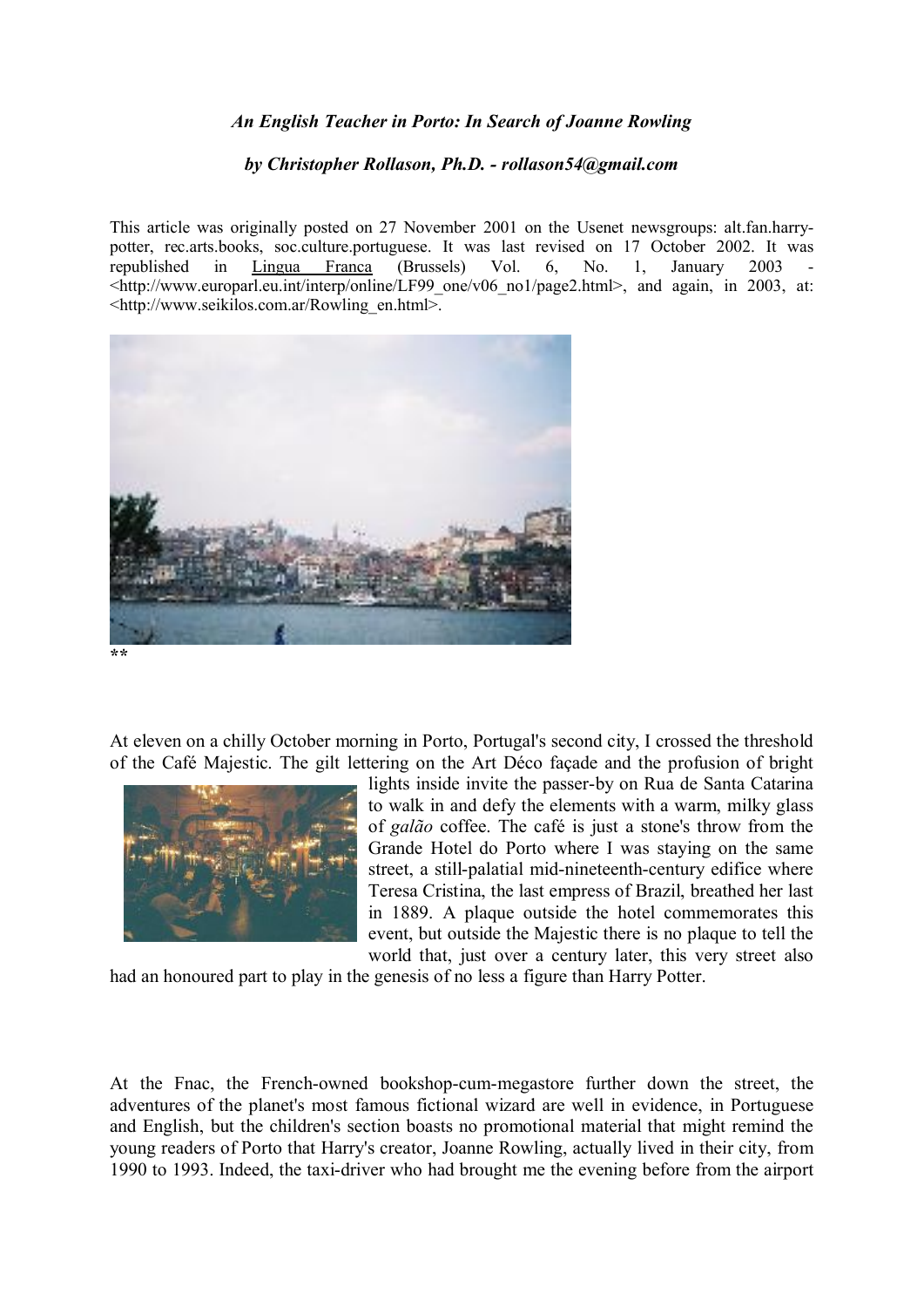to the hotel had never heard of her (*'Eu leio pouco'* - 'I don't read much'). Nor, as I discovered when I sat down, had any of the waiters in the Majestic but one, and he, while he had heard of the books, had no idea that their author was a onetime client. However, fortified with what I had recently read in Sean Smith's recent biography, I knew that Joanne Rowling, in those fardistant days when she was an unknown, twenty-something English teacher eking out a living here in the city of port wine, had indeed frequented the Majestic and had drafted notes for Harry while seated at one of the marble-topped tables.

The Majestic is one of Porto's most popular meeting-places, and almost every table was crowded. Strains of Chopin rose from the house piano as I gazed at the slightly faded gilt mirrors that line both walls, reflecting the hanging lamps, the marble pillars with their gilded Corinthian capitals, and the delicate cream-and-pink tints of the ceiling. The café, a listed building, dates from 1921 and has traditionally hosted the soirées of Porto's literary and philosophical intelligentsia. The atmosphere is relaxed and unhurried, and few better settings could be imagined for the slow uncoiling of a writer's new-hatched imagination. The long lines of burning reflections on both sides give the Majestic its striking appearance from the street, and create a marginally unreal ambiance of warmth and abundance that would not be out of place in the Great Hall at Hogwarts: indeed one could imagine Fawkes, Albus Dumbledore's glorious pet phoenix, basking in his element of fire, right here in this world of light. I stayed at the table a good hour, drinking my way through two suitably hot *galões*, scribbling impressions in my notebook and - with the head waiter's kind permission photographing the unforgettable interior, with its now-indelible associations of a creative personality who at the time had been, apparently, just another foreign client.

I left the Majestic and Rua de Santa Catarina, and cut across Rua Formosa to the left, in search of Avenida de Fernão de Magalhães - the street where, again thanks to Sean Smith, I knew Joanne had worked at the Encounter English school. I lunched on the way; the route



took me through a series of rather workaday streets, nonetheless enlivened by the welcome Portuguese touches of mosaic pavements, blue-tiled housefronts and everpresent cafés and bars. Avenida Magalhães itself, named after the explorer known in English as Ferdinand Magellan, conjured up no images of exotic discovery: it proved to be a long, drab, featureless thoroughfare stretching out into the suburbs. I located

Encounter English at No 604: the school occupies the top two floors of a three-storey building above a grocer's. The walls are painted buff; to the left are two pillar-boxes - one blue, the other red and British-looking, and thinly cylindrical enough to have reminded Joanne of home; to the right is a clothes shop. As befitted a Saturday afternoon, the blinds were down, but activity was recalled by the signs: *'Inscrições Abertas'* ('Open for registration') and *'Inglês, Francês, Alemão, Italiano'* ('English, French, German, Italian'). Private language schools are often hole-in-corner affairs, and this one looked cramped and undistinguished. However, we know that here on the school's sole computer an obscure teacher typed out drafts that later went into 'Harry Potter and the Philosopher's Stone': this unprepossessing avenue holds its magic secrets.



I continued my journey, returning down Avenida Magalhães and crossing a square to the corner of Rua do Duque de Saldanha. Here in this street, the indefatigable biographer informed me, Joanne had lived at No 59 with the man she had married some time after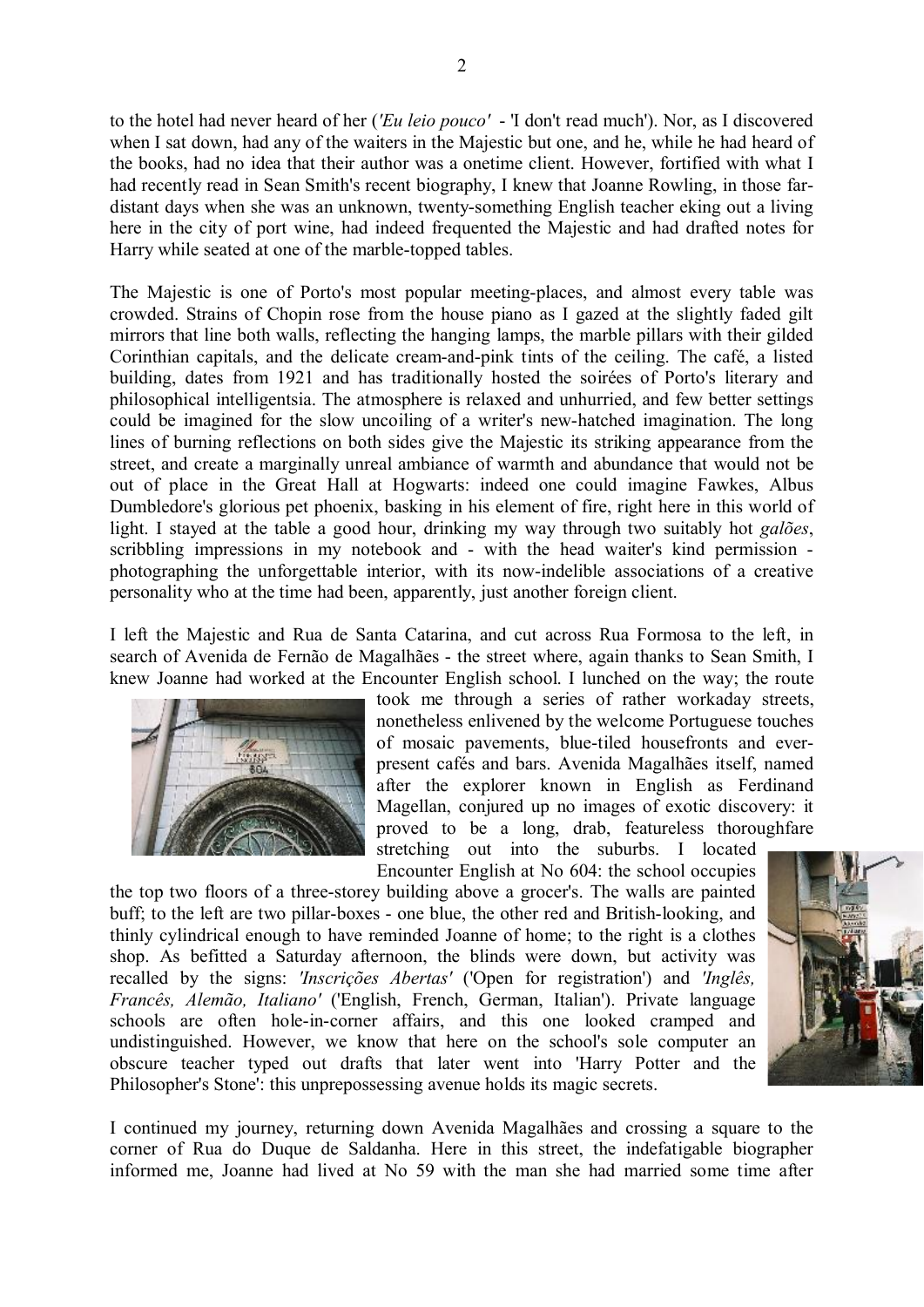

arriving in Portugal, Jorge Arantes - who, though sometimes described as a journalist, was at the time in fact a journalism student. It is not my aim to delve into the private lives of the famous, and I will here recall only the known facts that the marriage lasted just over one year, from 1992 to 1993, and ended in separation and, finally, divorce, leaving Joanne the single mother whose later ascension from welfare cheques to riches has become a modern fairy-tale.

Rua do Duque de Saldanha is a pleasant, tree-lined residential street. No 59 is near the far end. It proved to be the right-hand portion of a two-storey terraced house, fronted with tiles, variously plain dark green and floral-patterned. There was no plaque and no name on the door, and here too the blinds were down. As I discreetly photographed the house from the other side, a boy and girl passed. I told them who had lived there, and they had at least vaguely heard of Harry Potter. I carried on to the end of the street, to take in the view of the Douro river that opens up just a few steps from the Arantes couple's former house.





Prado do Repouso (Field of Repose). Palm-trees **invited and report invited** invite communion with the departed, and the fact that **Figure 1** Joanne lived

almost opposite may remind her readers of the graveyard which plays a prominent role in 'Harry Potter and the Goblet of Fire'. To the right of the cemetery stands an angular, grey-andwhite, classically Portuguese edifice which proved, on inspection, to be the *'Real Colégio de Nossa Senhora da Graça dos Meninos Órfãos da Cidade do Porto, Fundado em 23-5-1651, Património Municipal'* (The Royal College of Our Gracious Lady for the Orphan Children of the City of Porto, Founded on 23 May 1651, Property of the City). So Joanne Rowling lived opposite not just a cemetery but an orphanage - and, even though we know she had conceived the image of the orphan Harry before ever she stepped on Portuguese soil, we can still speculate, if we wish, that the physical presence of an orphanage so near her house here may have reinforced and strengthened the image of the boy orphan (*'menino órfão'*) in her mind's eye.

My mission completed, I entered a bar next to the cemetery to imbibe a quick *bica* (bitter expresso) and change my camera film, and then began to retrace my steps back down Rua do Duque de Saldanha. On the pavement, right opposite No 59, a group of dark-clad old women stood staring at a black-and-white cat. It was proudly and playfully … rolling! I was unable to prevent myself from thinking of the opening scene of the very first Harry Potter book, and the cat standing at the corner of Privet Drive, reading a map. Had I just been vouchsafed a glimpse of Professor McGonagall in her Animagus guise? The cat rolled back and forth in infinite content, happy to be the centre of attention. I photographed the feline artist, and